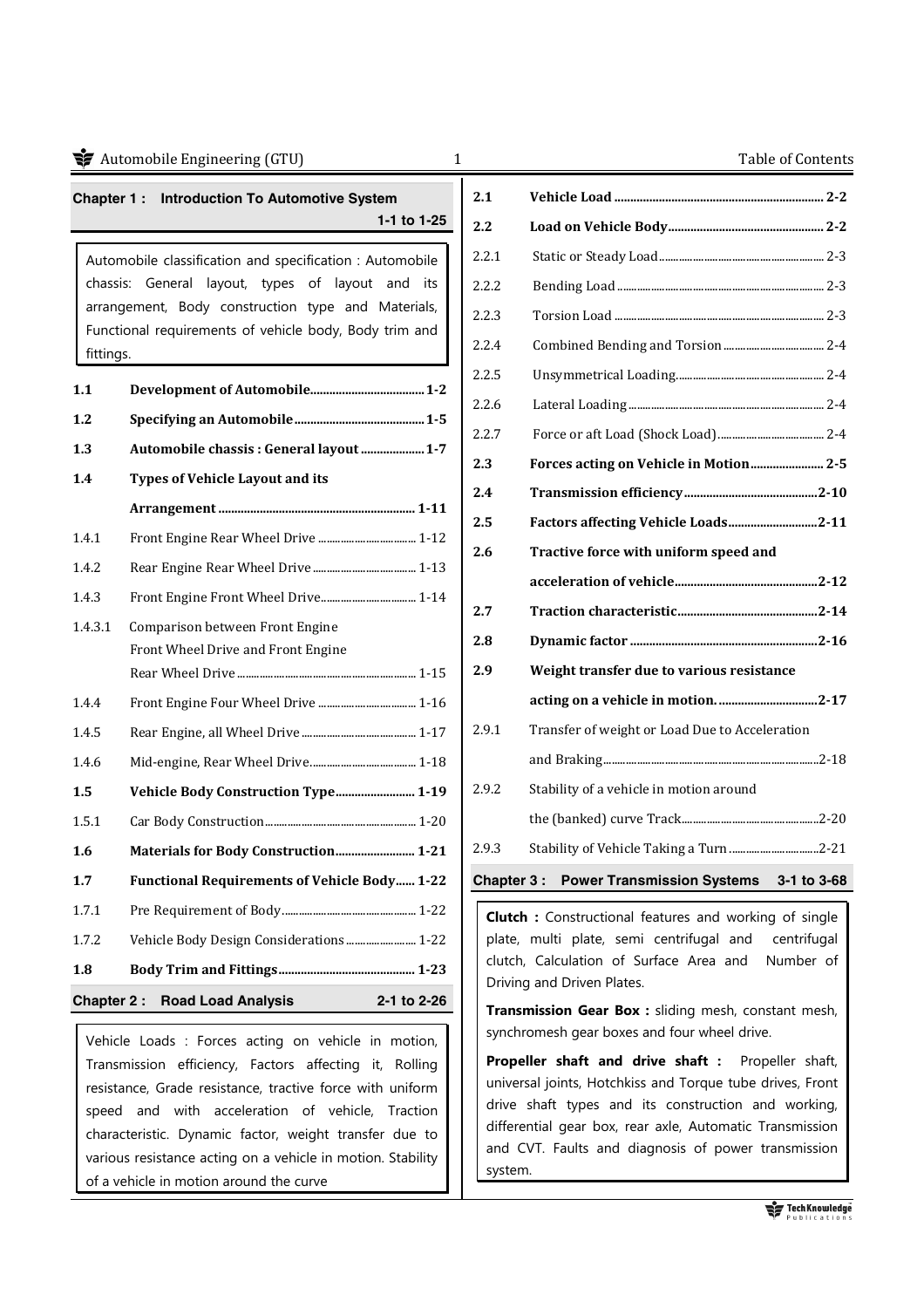| Automobile Engineering (GTU) |                                               | 2      | Table of Contents                               |
|------------------------------|-----------------------------------------------|--------|-------------------------------------------------|
| 3.1                          |                                               | 3.10.4 | Differences in a Constant Mesh and              |
| 3.1.1                        |                                               |        |                                                 |
| 3.2                          |                                               | 3.10.5 | Transfer Case (four wheel drive)3-32            |
| 3.2.1                        | Definition and Necessity for a Clutch  3-2    | 3.11   | Introduction to Propeller Shaft3-39             |
| 3.2.2                        |                                               | 3.11.1 |                                                 |
| 3.2.3                        |                                               | 3.11.2 | Construction and Working of Propeller Shaft3-39 |
| 3.2.4                        |                                               | 3.11.3 |                                                 |
| 3.2.5                        |                                               | 3.11.4 |                                                 |
| 3.2.6                        |                                               | 3.12   | Universal Joint (Hooke's Joint) 3-42            |
| 3.2.7                        | Design Consideration of Friction Clutch  3-5  | 3.12.1 |                                                 |
| 3.2.8                        |                                               |        |                                                 |
| 3.2.9                        |                                               |        |                                                 |
| 3.3                          |                                               |        |                                                 |
| 3.4                          |                                               | 3.13   |                                                 |
| 3.4.1                        | Difference between Single Plate Clutch        | 3.13.1 |                                                 |
|                              |                                               | 3.13.2 |                                                 |
| 3.5                          |                                               | 3.13.3 | Difference between Torque Tube Drive            |
| 3.6                          |                                               |        |                                                 |
| 3.7                          |                                               | 3.13.4 | Front Drive Shaft Types and Its Construction    |
| 3.8                          | <b>Calculation of Surface Area, Number of</b> |        |                                                 |
|                              |                                               | 3.14   |                                                 |
|                              | Derivation for Torque Transmission of         | 3.14.1 |                                                 |
| 3.8.1                        |                                               | 3.14.2 |                                                 |
|                              |                                               | 3.14.3 |                                                 |
| 3.8.2                        |                                               | 3.14.4 | Construction and Working of Differential 3-51   |
| 3.9                          |                                               | 3.14.5 |                                                 |
| 3.10                         |                                               | 3.15   |                                                 |
| 3.10.1                       |                                               | 3.15.1 | Basic Device used in Automatic Transmission3-55 |
| 3.10.2                       |                                               | 3.15.2 | Advantages of Automatic Transmission 3-56       |
| 3.10.3                       |                                               | 3.15.3 | Types of Automatic Transmission 3-56            |

Tech Knowledge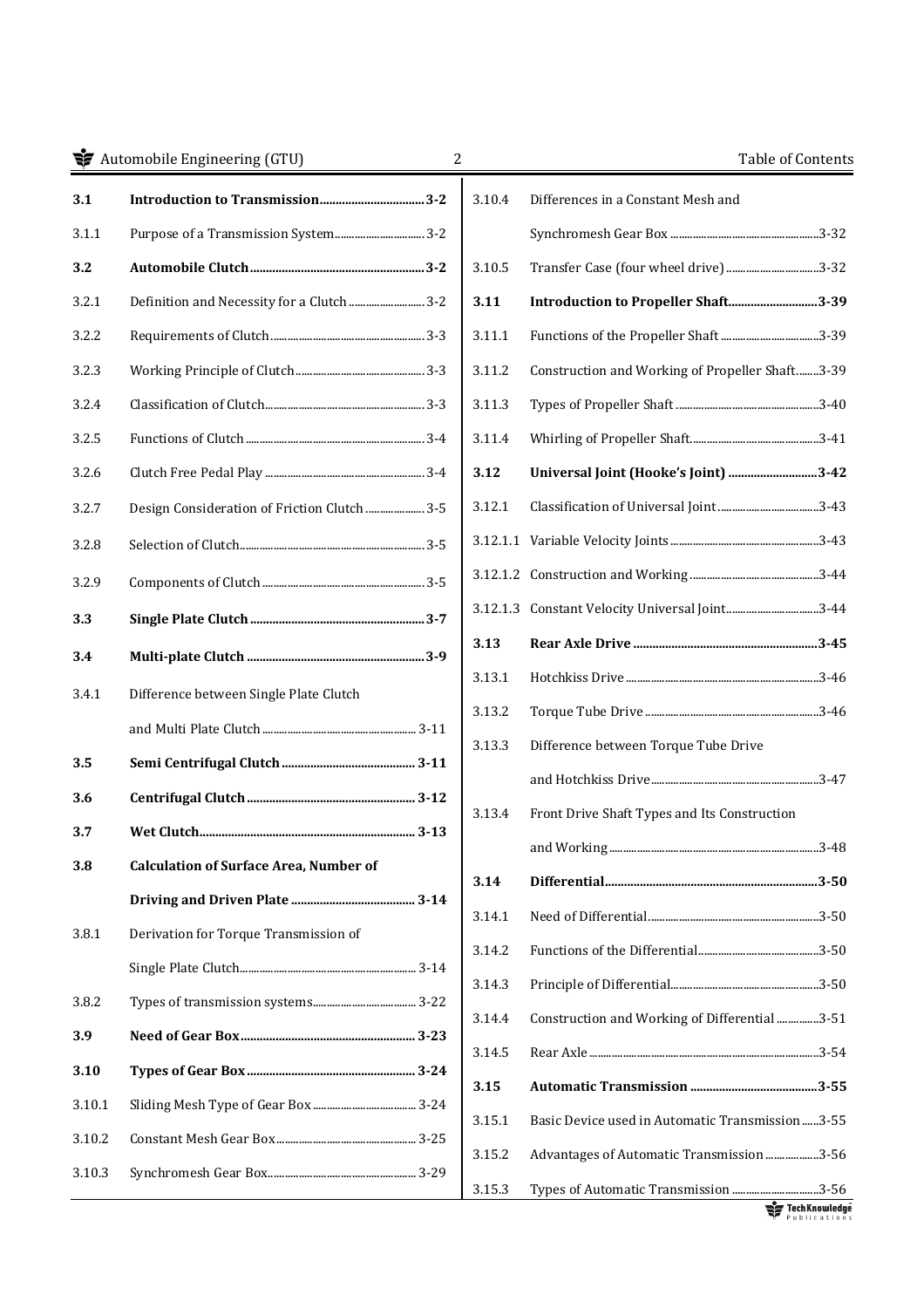### **The Set of Contents** Automobile Engineering (GTU) 3 Table of Contents

| 3.16   | <b>CVT (Continuously Variable Transmission) 3-60</b> |             |
|--------|------------------------------------------------------|-------------|
| 3.17   | <b>Faults and Diagnosis of Power</b>                 |             |
|        |                                                      |             |
| 3.17.1 |                                                      |             |
| 3.17.2 |                                                      |             |
| 3.17.3 |                                                      |             |
| 3.18   | <b>University Questions and Answers 3-68</b>         |             |
|        | <b>Chapter 4: Axle, Suspension and Steering</b>      |             |
|        | Svstem                                               | 4-1 to 4-70 |

**Axle :** Classification, type of front axle, construction, components and their functions, types of rear axle and application.

**Suspension :** Principle, Types of suspension systems, Functional requirements of suspension systems, Types and Constructional features of Front Suspension and rear Suspension system, Spring types, Rubber and Air suspensions, Factors affecting design and selection; Analysis of Suspension system: Mobility, kinematic/graphical analysis, Roll centre analysis and force analysis

**Steering System :** Steering Layout, types of steering gears, staring linkages, steering mechanism, definitions, and significance of camber, caster king, pin inclination, toe in and toe out on turn. Measurement and adjustment of various steering system layouts, steering ratio, under steering and over steering, power assisted steering, steering geometry, wheel alignment, and diagnosis of fault.

| 4.1     |                                           |
|---------|-------------------------------------------|
| 4.2     |                                           |
| 4.2.1   |                                           |
| 4.2.2   |                                           |
| 4.2.2.1 | Difference between Semi Floating and Full |
|         |                                           |
| 4.3     |                                           |
| 4.3.1   |                                           |

| 4.3.2   | Objectives (Functions) of Suspension System 4-10 |
|---------|--------------------------------------------------|
| 4.3.3   |                                                  |
| 4.3.4   | <b>Functional Requirements of Suspension</b>     |
|         |                                                  |
| 4.4     | Front Axle Independent Suspension4-12            |
| 4.4.1   | Types of Front Wheel Independent                 |
|         |                                                  |
| 4.4.1.1 | Mac-pherson Strut Type Suspension System4-13     |
| 4.4.1.2 | Wishbone Type Suspension System 4-14             |
| 4.4.1.3 |                                                  |
| 4.4.1.4 | Swinging Half Axle Circle Suspension4-16         |
| 4.4.1.5 |                                                  |
| 4.4.2   |                                                  |
| 4.4.2.1 |                                                  |
| 4.4.3   | Differentiate between Spring and Shock           |
|         |                                                  |
| 4.5     | Types of Rear Suspension System4-19              |
| 4.5.1   | Construction and Working of Leaf Spring          |
|         | and Leaf Spring with Helper Spring4-20           |
| 4.5.2   |                                                  |
| 4.5.3   |                                                  |
| 4.5.4   | Coil-spring Rear Suspension                      |
|         |                                                  |
| 4.5.5   | Coil-spring Rear Suspension                      |
|         |                                                  |
| 4.5.6   |                                                  |
| 4.5.7   |                                                  |
| 4.5.8   | Difference between Rigid Axle Front End          |
|         | Suspension and Independent Front                 |
|         |                                                  |
| 4.6     |                                                  |
| 4.6.1   |                                                  |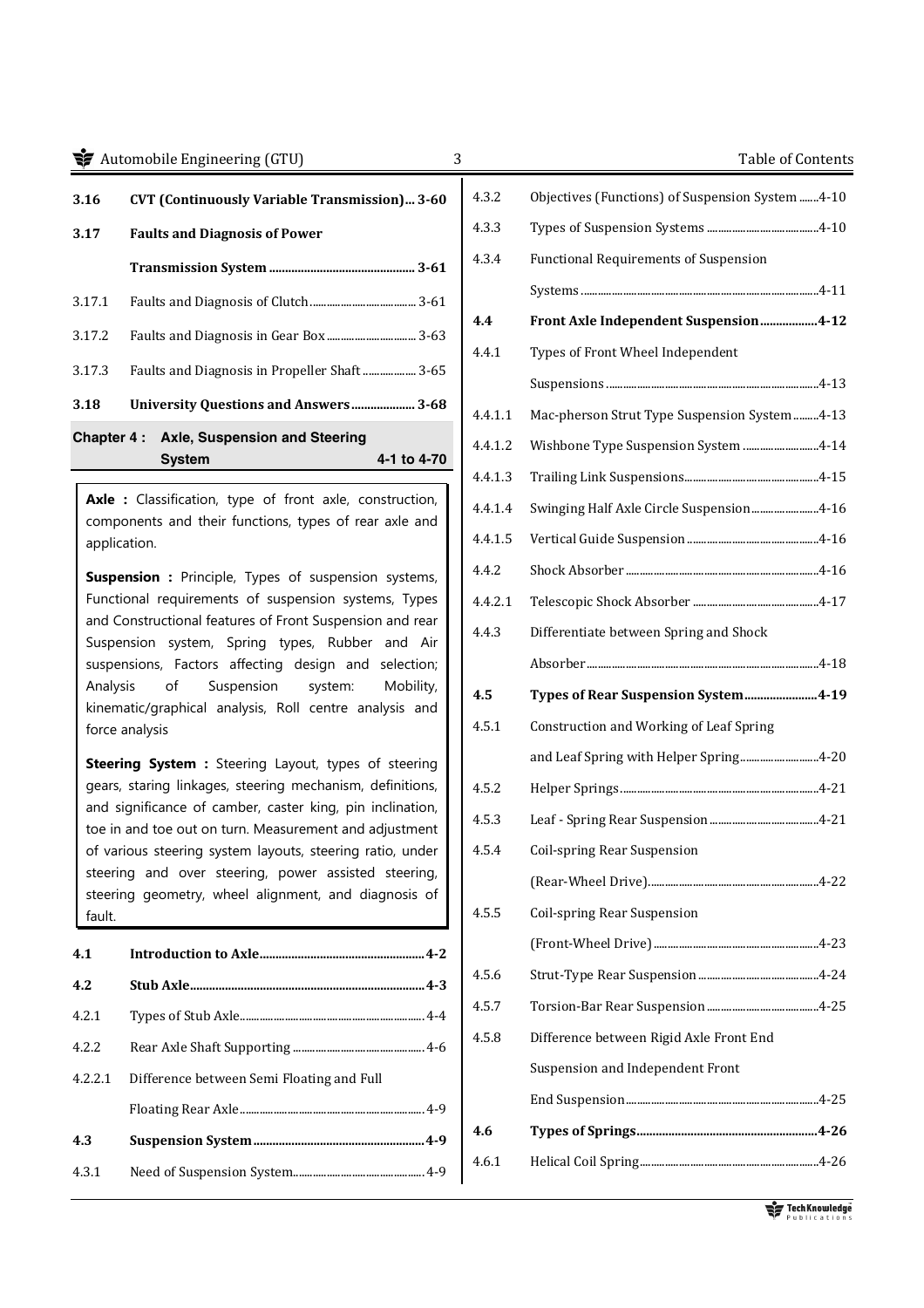# **Automobile Engineering (GTU)** 4 Automobile Engineering (GTU) 4 Automobile Engineering (GTU)

| 4.6.2  |                                                  |
|--------|--------------------------------------------------|
| 4.7    | <b>Factors Affecting Design and Selection</b>    |
| 4.8    | <b>Performance Analysis of</b>                   |
| 4.8.1  | Mobility of Suspension Mechanisms 4-32           |
| 4.8.2  | Kinematic Analysis by Graphical Method 4-33      |
| 4.9    | Roll Center Method and Force Analysis  4-34      |
| 4.9.1  | Force Analysis - spring and Wheel Rates  4-36    |
| 4.9.2  | Suspension - spring and Wheel Rates  4-37        |
| 4.10   |                                                  |
| 4.10.1 | Requirements of Steering System  4-38            |
| 4.10.2 |                                                  |
| 4.10.3 |                                                  |
| 4.11   |                                                  |
| 4.11.1 | Worm and Worm Sector / Wheel                     |
|        |                                                  |
|        |                                                  |
| 4.11.2 |                                                  |
| 4.11.3 | Re-circulating Ball Type Steering Gear 4-42      |
| 4.11.4 |                                                  |
| 4.11.5 |                                                  |
| 4.12   |                                                  |
| 4.13   | <b>Steering Mechanism</b>                        |
|        | (Principle of Steering System)                   |
|        |                                                  |
| 4.13.1 | Ackermann Steering Mechanism 4-47                |
| 4.13.2 |                                                  |
| 4.14   | <b>Significance for Camber, Caster, King Pin</b> |
|        | Inclination, Toe in-Toe Out on Turn 4-50         |
| 4.15   | <b>Measurement and Adjustment of Various</b>     |
|        |                                                  |
| 4.16   | Steering Ratio (Reduction Ratio)  4-54           |

| 4.18   |                                        |                     |
|--------|----------------------------------------|---------------------|
| 4.19   | Wheel Geometry (Steering Geometry)4-59 |                     |
| 4.20   |                                        |                     |
| 4.20.1 | Procedure of Wheel Alignment           |                     |
| 4.20.2 |                                        |                     |
| 4.21   |                                        |                     |
|        | <b>Chapter 5: Braking Systems</b>      | $5 - 1$ to $5 - 36$ |

Components and configurations, Fundamentals of braking: braking distance, braking efficiency, weight transfer, wheel skidding, Brake proportioning and adhesion utilization,

Hydraulic brake system, Power assisted brakes, ABS and Electronic Braking system : Working principles, Features and advantages, Fault and diagnosis..

| 5.1     |                                                |
|---------|------------------------------------------------|
| 5.1.1   | Brake System Components and Configurations 5-2 |
| 5.2     |                                                |
| 5.3     |                                                |
| 5.3.1   |                                                |
| 5.3.2   |                                                |
| 5.4     |                                                |
| 5.5     | Weight Transfer during Braking5-11             |
| 5.6     |                                                |
| 5.7     |                                                |
| 5.7.1   |                                                |
| 5.7.2   |                                                |
| 5.7.3   |                                                |
| 5.7.3.1 |                                                |
| 5.7.3.2 |                                                |
| 5.7.4   |                                                |
| 5.7.4.1 | Power Assisted Brake (Vacuum Brake) 5-22       |
| 5.7.5   | Pneumatic or Air Braking System 5-23           |
| 5.7.6   | Difference between Hydraulic and Pneumatic     |
|         |                                                |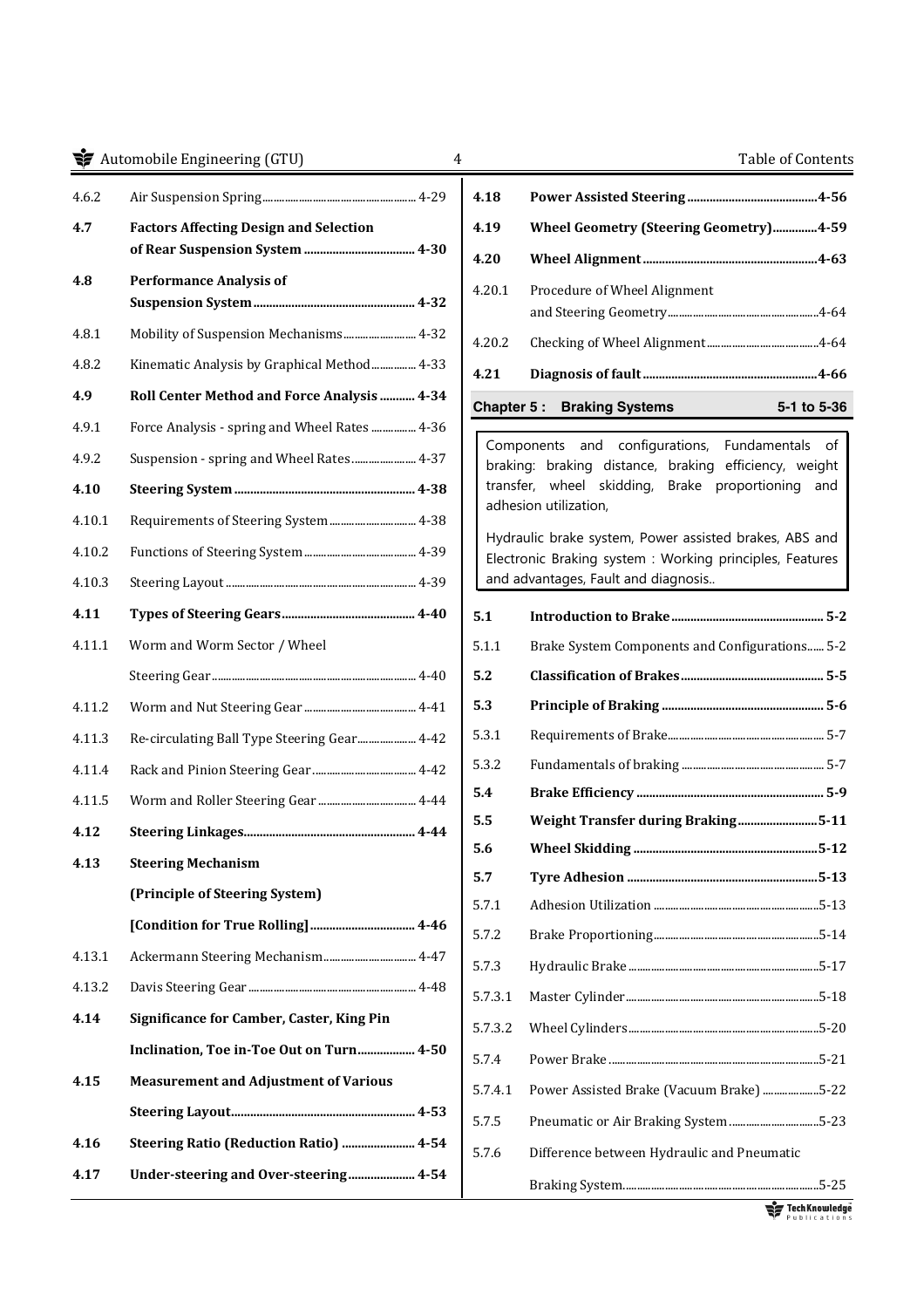#### **The Set of Contents** Automobile Engineering (GTU) 5 Table of Contents

| 5.8   | <b>Antilock Brake System (ABS)</b>    |  |
|-------|---------------------------------------|--|
|       |                                       |  |
| 5.8.1 |                                       |  |
| 5.8.2 | Advantages and Features of Electronic |  |
|       |                                       |  |
| 5.9   | .5-31                                 |  |
| 5.9.1 |                                       |  |

# **Unit - V**

#### **Chapter 6 : Wheel And Tyres 6-1 to 6-19**



Types of wheels, types of tyres, tyre construction, constituents of tyre, tyre tread pattern, tyre pressure and wear, tyre properties, tyre size, tyre maintenance.

| 6.1     |                                          |
|---------|------------------------------------------|
| 6.1.1   |                                          |
| 6.1.1.1 | Construction and Working of Pressed      |
|         |                                          |
| 6.1.1.2 |                                          |
| 6.1.1.3 |                                          |
| 6.2     |                                          |
| 6.3     |                                          |
| 6.3.1   |                                          |
| 6.3.2   |                                          |
| 6.3.3   |                                          |
| 6.3.4   |                                          |
| 6.3.5   |                                          |
| 6.3.5.1 |                                          |
| 6.3.6   | Desirable Properties (Requirements)      |
|         |                                          |
| 6.3.7   | Tyre size (Specification of Tyre or Tyre |
|         |                                          |

# 6.3.8 Tyre maintenance ................................................................6-14 6.3.9 Factors Affecting Tyre Wear ...........................................6-15 **6.4 Tubeless Tyre ............................................................. 6-16**  6.4.1 Comparison of Tubed Tyres with Tubeless Tyres ............................................................6-18

# **Chapter 7 : Electrical, Electronics and Safety Systems 7-1 to 7-38**

Engine control Unit, Monitoring and Instrumentation, Safety interlocks and alarms, Lamps, Lighting and other circuits, fuel gauge, temperature gauge, wiper, speedometer and odometer. Active and Passive Safety systems, Seat belt, Air bag, ACD, Electronic Stability Control (ESC), Tire Pressure Monitoring System (TPMS), Lane Departure Warning System (LDWS), Adaptive Cruise Control (ACC), Driver Monitoring System (DMS), Blind Spot Detection (BSD) and Night Vision System (NVS).

- **7.1 Electronic Control Unit .............................................. 7-2 7.2 Operating Mode of ECM ............................................. 7-3** 7.2.1 Difference between Open and Closed Loop .............. 7-5 7.2.2 Input and Output Signals .................................................... 7-5 **7.3 Monitoring and Instrumentation .......................... 7-6 7.4 Safety interlocks and alarms,**
- **Anti-theft System ......................................................... 7-7**  7.4.1 Operation of Keyless Entry................................................ 7-8 7.4.2 Central Locking System ....................................................... 7-8 7.4.2.1 Components of Central Locking System with their working ................................................................. 7-9 **7.5 Power Window ........................................................... 7-10 7.6 Lamps and Lighting................................................... 7-12** 7.6.1 Introduction to lighting system .....................................7-12

7.6.2 Types of Lights` .....................................................................7-12

Tech Knowledge